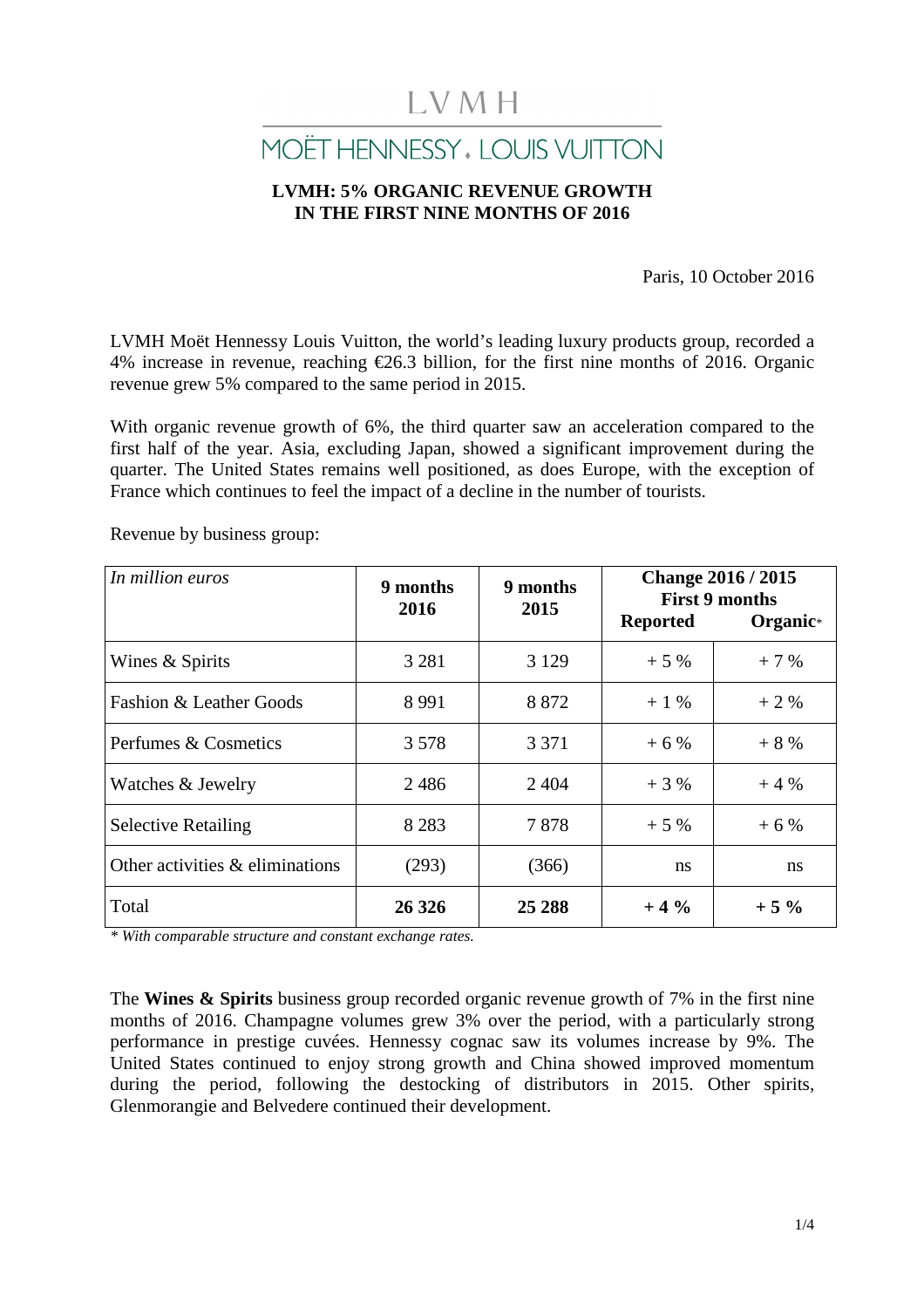The **Fashion & Leather Goods** business group recorded organic revenue growth of 2% for the first nine months of 2016 with an acceleration in the third quarter. Louis Vuitton maintained strong momentum and ventured into a new territory with the launch of the Louis Vuitton perfumes. The seven fragrances, created by Master Perfumer Jacques Cavallier Belletrud, have made a very promising start. The new *Horizon* luggage, conceived by Marc Newson, was also among the major innovations of the last quarter. Fendi generated significant revenue growth. Loro Piana inaugurated a flagship store in Paris on Avenue Montaigne. Céline, Loewe and Kenzo experienced good growth. Marc Jacobs continued the repositioning of its collections. An agreement was announced for the sale of the Donna Karan business. LVMH announced the acquisition of a majority stake in the German Maison, Rimowa, global leader in high quality luggage. The transaction, subject to the approval of the competition authorities, is due to be completed in January 2017.

The **Perfumes & Cosmetics** business group recorded organic revenue growth of 8% for the first nine months of 2016, outperforming the market. Parfums Christian Dior continued its strong performance, gaining market share in all countries. The continued momentum of its iconic fragrances, the great success of *Sauvage* and its latest innovations in the makeup segment were the main drivers of the growth of the brand. Guerlain successfully expanded its perfume brand, *La Petite Robe Noire*, into the world of makeup, a segment in which Givenchy saw strong growth. Supported by a bold marketing campaign, the launch of the new perfume *Kenzo World*, was a success. Benefit, Make Up For Ever, Fresh and Kat Von D all delivered excellent performance.

The **Watches & Jewelry** business group recorded organic revenue growth of 4% for the first nine months of 2016. Bvlgari continued to gain market share and showed major creative momentum by enriching its iconic product lines, notably with the recent launch of *Serpenti Seduttori*. TAG Heuer made great progress in a difficult market, benefiting particularly from the success of its new collections and its smartwatch. Hublot continued the development of its iconic lines, *Classic Fusion* and *Big Bang*. Chaumet furthered its progress, driven by the success of its *Joséphine* and *Lien* collections.

The **Selective Retailing** business group recorded organic revenue growth of 6% for the first nine months of 2016. Sephora continued to gain market share in all its markets and recorded double-digit revenue growth. Online sales rapidly increased in all regions and Sephora continued its store opening program. DFS navigated a difficult tourist environment in Asia, particularly in Macao and Hong Kong. After Cambodia in the first half, DFS opened in September a new *T Galleria* in Europe, in Venice, thus expanding its presence in major tourist destinations.

## **Outlook**

In an uncertain geopolitical and currency environment, LVMH will continue its strategy focused on innovation and targeted geographic expansion in the most promising markets. LVMH will rely on the power of its brands and the talent of its teams to further extend its global leadership in the luxury market in 2016.

*During the quarter and to-date, no events or changes have occurred which could significantly modify the Group's financial structure.* 

*Regulated information related to this press release and presentation is available on our internet site www.lvmh.com*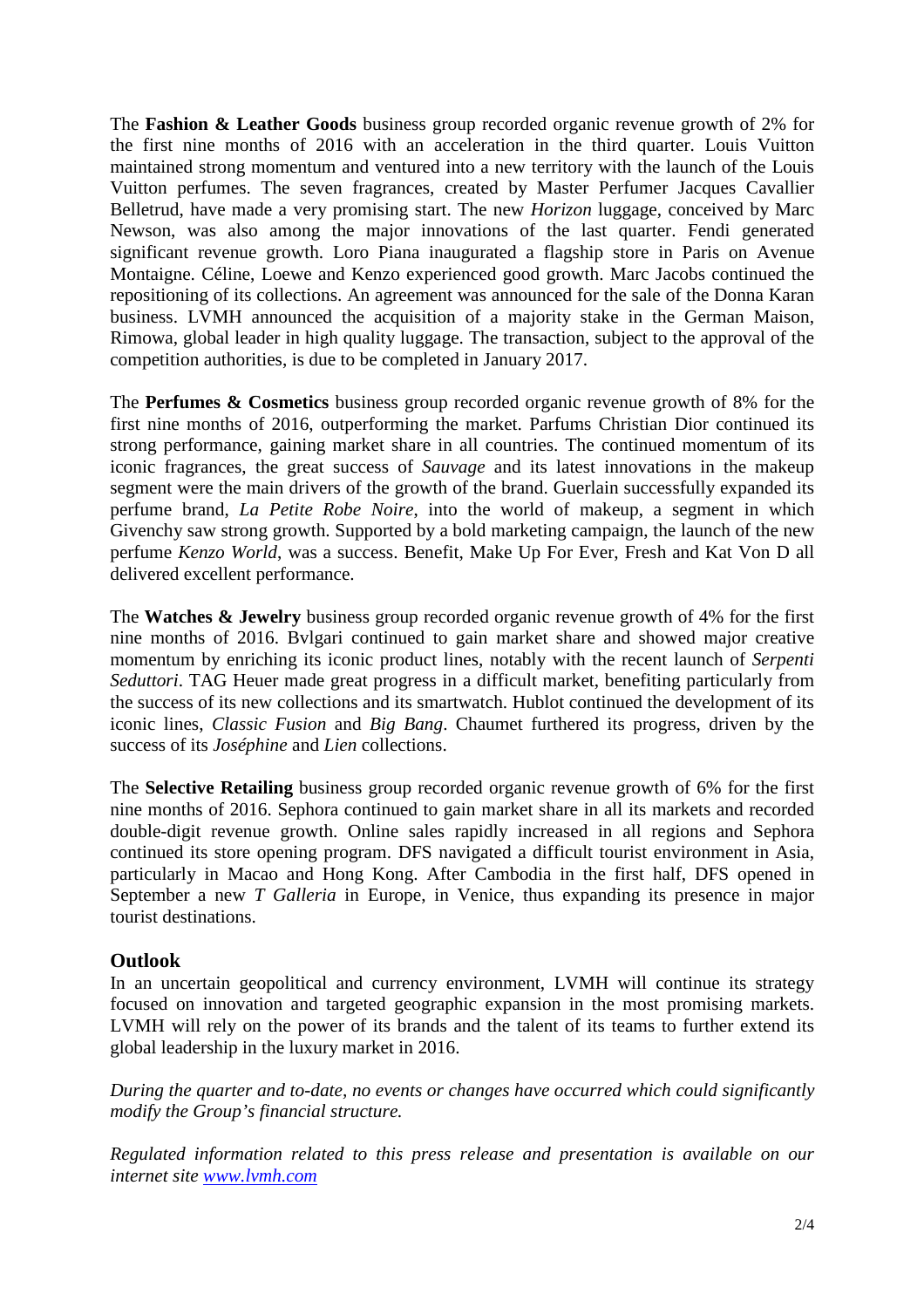### **ANNEX**

## **LVMH – Revenue by business group and by quarter**

### **2016 Revenue (Euro millions)**

| FY 2016                 | Wines $\&$<br><b>Spirits</b> | Fashion $&$<br><b>Leather Goods</b> | Perfumes $\&$<br>Cosmetics | Watches &<br>Jewelry | <b>Selective</b><br>Retailing | Other activities<br>& eliminations | Total   |
|-------------------------|------------------------------|-------------------------------------|----------------------------|----------------------|-------------------------------|------------------------------------|---------|
| <b>First Ouarter</b>    | 1 0 3 3                      | 2965                                | 1 2 1 3                    | 774                  | 2 7 4 7                       | (112)                              | 8620    |
| Second Ouarter          | 1 0 2 3                      | 2920                                | 1 1 2 4                    | 835                  | 2 7 3 3                       | (67)                               | 8568    |
| <b>Total First Half</b> | 2056                         | 5885                                | 2 3 3 7                    | 1609                 | 5480                          | (179)                              | 17 188  |
| Third Ouarter           | 1 2 2 5                      | 3 1 0 6                             | 1 241                      | 877                  | 2 803                         | (114)                              | 9 1 3 8 |
| Nine months             | 3 2 8 1                      | 8991                                | 3578                       | 2486                 | 8 2 8 3                       | (293)                              | 26 3 26 |

### **2016 Revenue (Organic growth versus same period of 2015)**

| FY 2016                 | Wines $\&$<br><b>Spirits</b> | Fashion $\&$<br>Leather Goods | Perfumes $\&$<br>Cosmetics | Watches &<br>Jewelry | <b>Selective</b><br>Retailing | Other activities<br>& eliminations | <b>Total</b> |
|-------------------------|------------------------------|-------------------------------|----------------------------|----------------------|-------------------------------|------------------------------------|--------------|
| <b>First Quarter</b>    | $+6%$                        | 0%                            | $+9%$                      | $+7%$                | $+4%$                         | $\sim$                             | $+3%$        |
| Second Ouarter          | $+13%$                       | $+1\%$                        | $+6\%$                     | $+2%$                | $+7%$                         |                                    | $+4%$        |
| <b>Total First Half</b> | $+9%$                        | $0\%$                         | $+8%$                      | $+4%$                | $+5%$                         | $\blacksquare$                     | $+4%$        |
| Third Ouarter           | $+4%$                        | $+5%$                         | $+10%$                     | $+2%$                | $+8%$                         | $\overline{\phantom{a}}$           | $+6\%$       |
| Nine months             | $+7%$                        | $+2%$                         | $+8%$                      | $+4%$                | $+6\%$                        | $\blacksquare$                     | $+5%$        |

#### **2015 Revenue (Euro millions)**

| <i>FY 2015</i>          | Wines $\&$<br><b>Spirits</b> | Fashion $\&$<br>Leather Goods | Perfumes $\&$<br>$Cosmetics*$ | Watches &<br>Jewelry | <b>Selective</b><br>Retailing* | Other activities<br>& eliminations | <b>Total</b> |
|-------------------------|------------------------------|-------------------------------|-------------------------------|----------------------|--------------------------------|------------------------------------|--------------|
| <b>First Ouarter</b>    | 992                          | 2975                          | 1 1 2 9                       | 723                  | 2648                           | (144)                              | 8 3 2 3      |
| Second Ouarter          | 938                          | 2958                          | 1 0 9 9                       | 829                  | 2627                           | (67)                               | 8 3 8 4      |
| <b>Total First Half</b> | 1930                         | 5933                          | 2 2 2 8                       | 1552                 | 5 2 7 5                        | (211)                              | 16 707       |
| Third Quarter           | 1 199                        | 2939                          | 1 1 4 3                       | 852                  | 2 603                          | (155)                              | 8581         |
| Nine months             | 3 1 2 9                      | 8872                          | 3 3 7 1                       | 2404                 | 7878                           | (366)                              | 25 288       |

*\* reclassification of the cosmetics business Kendo from Selective Retailing to Perfumes & Cosmetics.*